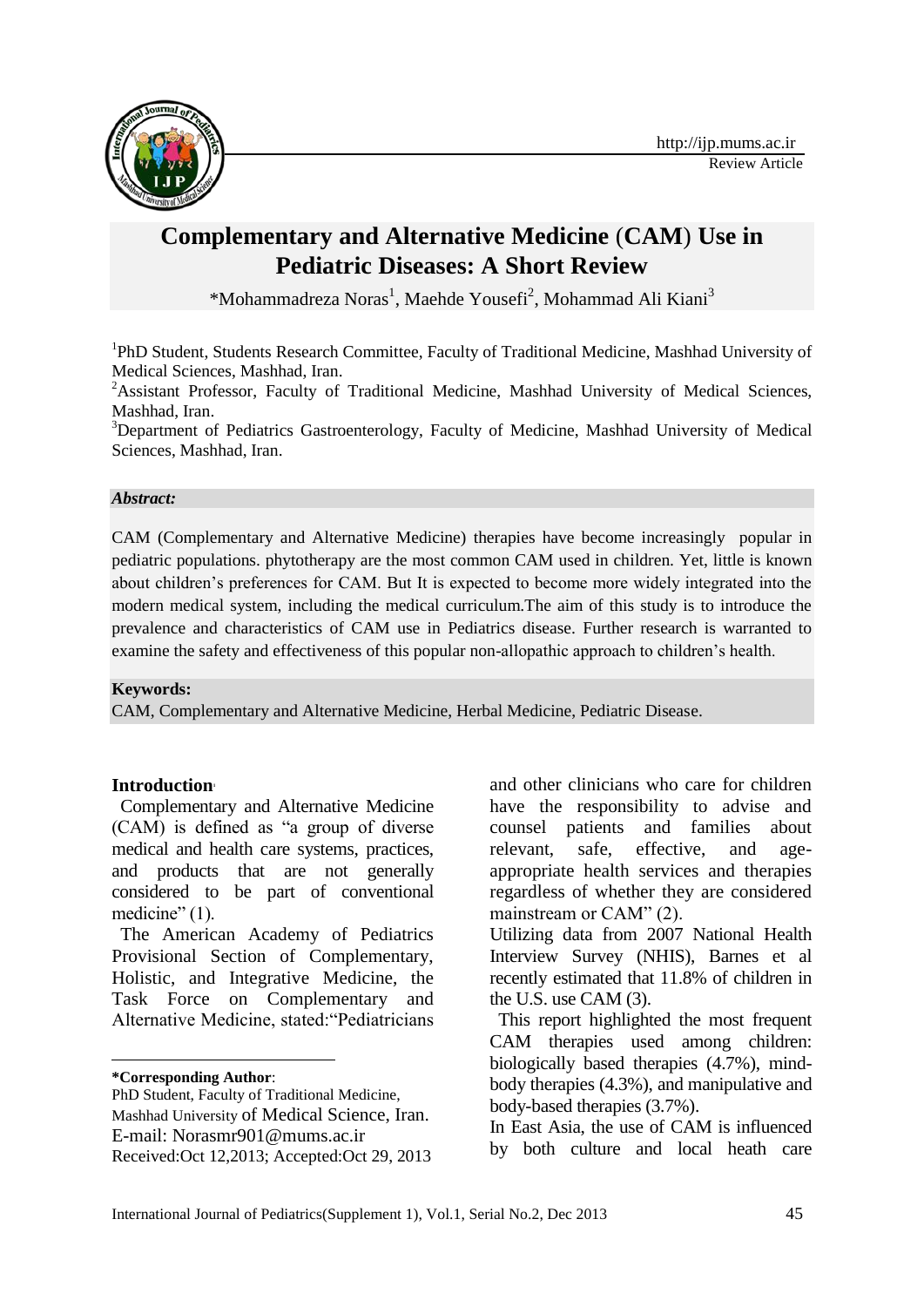systems. The Italian Society of Pediatrics established a working-party for CAM (4). Among pediatric populations, CAM interventions such as homeopathy, naturopathy, acupuncture, chiropractic, herbal supplements, vitamin and mineral supplementation, macrobiotics and dietary modifications are reportedly used by 2% to 20–30% of patients (5-7). Higher rates have been reported among children with specific medical conditions, such as pediatric cancer, rheumatoid arthritis and cystic fibrosis, where 30–70% of patients employ CAM therapies (8,9)

## **Complementary & alternative therapies with gastrointestinal complaints:**

Approximately 36–41% of children with gastrointestinal complaints use complementary and alternative medicine (CAM) each year (10-12). Several herbal preparations, including herbal medications, ginger, monoextract and peppermint oil have been employed for the treatment of Functional gastrointestinal disorders (FGIDs).

Nausea/Vomiting:

- Herbs :Ginger, Peppermint, Fennel
- Chamomile Compresses
- Aromatherapy: Citrus (Bergamont, Citrus Mixtures)

■ Acupressure :P-6 Point (Acupressure bands)

## **Constipation in children:**

Constipation is a very common presentation, both in primary and secondary care. Prevalence of functional constipation in children ranges from 4-36%.

## **Senna:**

Sondheimer et al found that mineral oil (compared to senna) was more likely to reduce the frequency of soiling and recurrence of symptoms of constipation. Perkin found that lactulose was significantly more likely to give greater number of days of normal stool motions compared to senna (13).Berg compared senna to placebo and found no significant differences in the may

be better tolerated, PEG may be more effective. Sondheimer in a non-blinded study showed mineral oil to be superior to Senna in reducing constipation recurrences when used over 3 months (14). More evidence is needed to assess the role of Senna in treating constipation children.

## **Pediatric Diabetes:**

The most common CAM therapies reported: vitamins and minerals, herbal therapies and dietary supplements.

## **Chronic Pain:**

Over 60% of patients elected to try at least one CAM approach for pain. The most popular CAM therapies were biofeedback, yoga and hypnosis; the least popular were art therapy and energy healing, with craniosacral, acupuncture and massage being intermediate. In the general U.S. adult population, chronic pain is one of the main conditions for which CAM is used (15-17).

Several reports indicate increased prevalence of CAM use among pediatric patients with cancer (31–73%) (18), juvenile rheumatoid arthritis (70%) (19) and cystic fibrosis (66%) (20). A recent study found that children with chronic illnesses (i.e. cancer, cerebral palsy and inflammatory bowel disease) were three times more likely to use CAM than healthy children (21). In many of these chronic conditions, pain may be a significant problem.Despite the high prevalence of CAM use in children with chronic illnesses, little is known regarding patient preferences for specific CAM therapies.

## **Pediatric Patients with Inflammatory Bowel Disease:**

Practitioners should know that half of their pediatric patients with Inflammatory Bowel Disease (IBD) may be using CAM in conjunction with or as an alternative to other treatments and that certain predictors can help identify those using CAM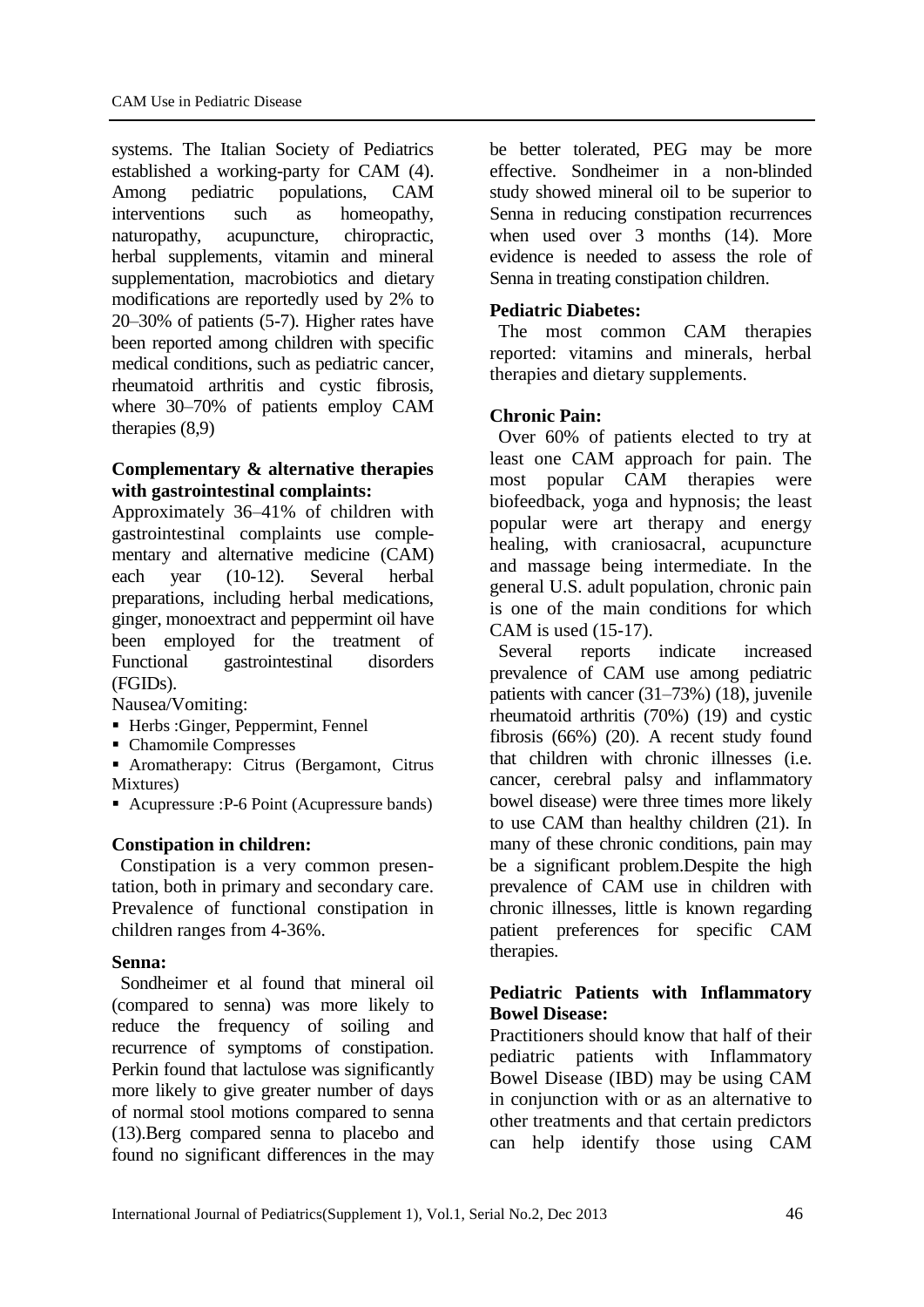therapies.Inflammatory bowel disease is a chronic and relapsing condition characterized by inflammatory infiltrates in the gastrointestinal tract, often requiring repeated exposures to steroids and other immunomodulators and frequent invasive procedures (22,23). Conventional therapies are associated with significant adverse effects, especially corticosteroids with their common side effects and negative impact on the growing and developing child and adolescent. Considering these factors, coupled with a rising interest in alternative therapies, it is not surprising that the use of complementary and alternative medicine (CAM) in chronic pediatric illnesses is reported to be as high as 30% to 70% (24-25). Numerous studies have evaluated the use of CAM in the adult IBD population (26-28); however, the information on CAM in the pediatric population, most of which comes from countries other than the United States, is limited. Published national and international pediatric studies report a wide range of use: 7% to 72% of this population have used CAM therapy or seen an alternative medicine practitioner (29-30). The most common types of CAM used were identified as nutritional supplements, followed by special diets (milk-/dairy-free, low carbohydrates, gluten-free), and only a small percentage used herbal remedies (5.1%).

#### **Herbal Medicine in the Treatment of Attention Deficit Hyperactivity Disorder:**

Attention Deficit Hyperactivity Disorder (ADHD) is a commonly diagnosed childhood disorder that affects approximately 3 to 7% of children. Pharmacotherapy is the most commonly recommended intervention for ADHD and it has been shown to be the optimal treatment option in cases where no other comorbid conditions are present. Complementary and Alternative Medicine is widely used by families of children with ADHD. Herbal medicine is widely used by families of children with ADHD.

Herbal medicines have been shown to ameliorate ADHD related behaviors in individuals without this disorder (31-32). For example, Ginkgo biloba is somewhat effective for dementia and memory impairment. Ginkgo improves cerebrovascular blood flow and attention and may help to reduce hyperactivity due to boredom and lack of focus (32). However, a recent double blind, randomized and active controlled trial does not support the application of Ginkgo biloba in the treatment of ADHD (33). A study by Akhondzadeh et al, showed that Passiflora incarnata may be a novel therapeutic agent for the treatment of attention deficit hyperactivity disorder.

## **Complementary and Alternative Medicine Pediatric Oncology:**

The use of complementary and alternative medicine (CAM) in conjunction with standard medical treatment is an emerging integrative approach in the care of oncology patients (34). Among pediatric oncology patients, CAM mind–body interventions are most often used as supportive care therapies to relieve symptoms, reduce side effects of treatment, and cope with the emotional aspect of living with a life-threatening disease (35). The interventions include hypnosis for reducing pain, anxiety, nausea, or vomiting (35) and music therapy and massage for improving mood states, anxiety, and symptom distress (36). With the increased use of CAM among pediatric oncology patients, investigations about its prevalence, safety, and effectiveness have emerged. Bishop and colleagues conducted a systematic review of published studies from 1975 to 2005, which included 28 studies with survey data to summarize the current evidence on the prevalence of CAM among children with cancer (37 ). The total sample size across all 28 studies included 3526 pediatric oncology patients in whom the prevalence of CAM usage ranged from 6%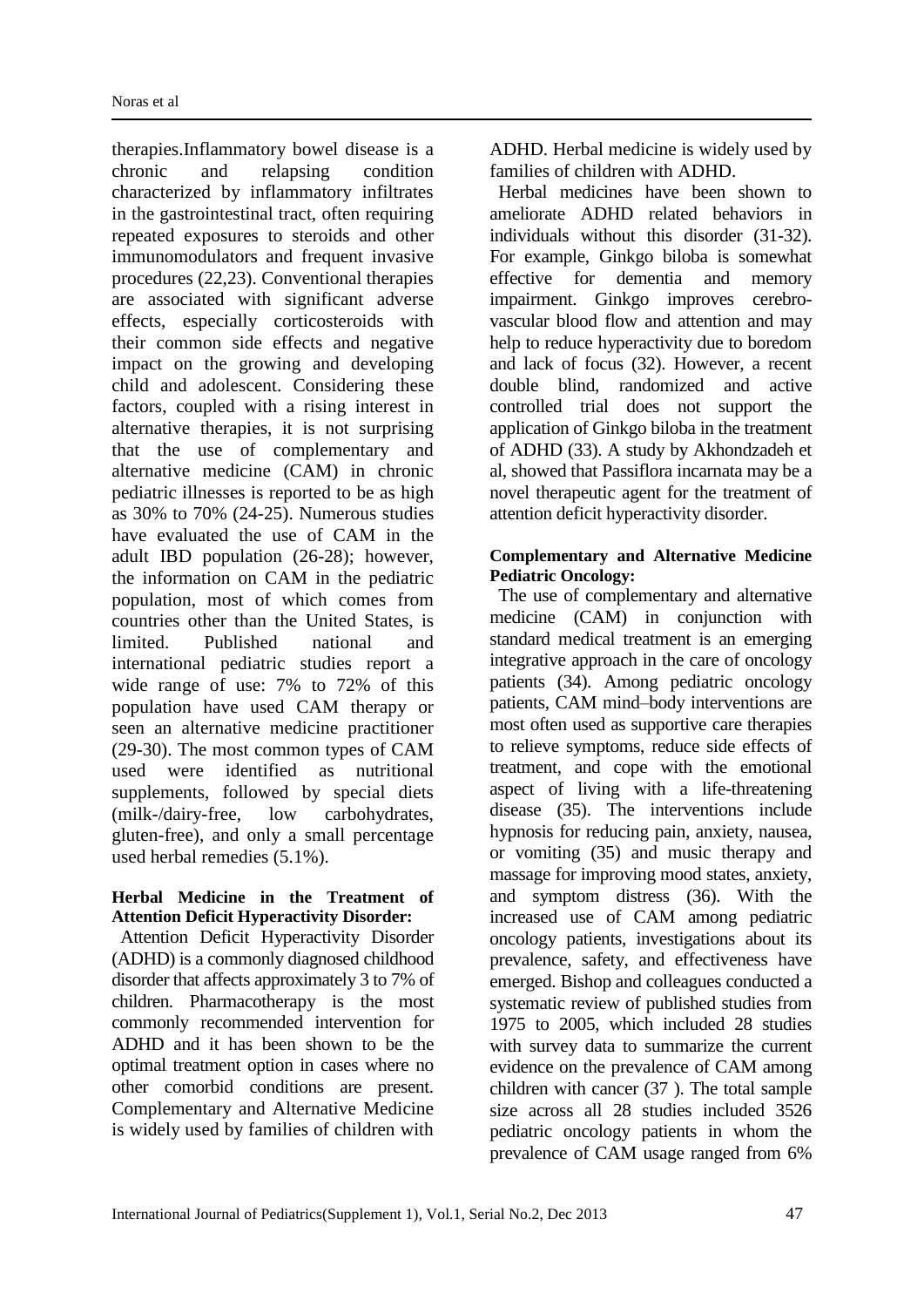to 91%. In contrast to what was reported by Post-White,57 Bishop and colleagues reported that herbal remedies were the most often reported CAM modality used for these children, followed by diets/nutrition and faith healing (37).

## **Palliative Care:**

- Alternative medical systems: acupuncture.
- Mind-body medicine: Meditation, prayer, music therapy.
- Body-based therapies: Massage.
- Energy therapies: Reiki, Therapeutic touch.

## **Conclusion:**

CAM includes techniques such as acupuncture, chiropractics, homeopathy, herbal medicine and spiritual healing. It is important for clinicians to be aware of some of the more common forms of CAM, especially since some therapies can have adverse effects and may interfere with conventional, allopathic medications. evidence to support the use of CAM modalities in children is lacking, and there is a serious need for further research in this area.

- Children are using CAM therapies.
- Physicians need to inquire about CAM use.
- Biologically active therapies including herbs and dietary supplements are often used.
- Adverse effects and especially interactions with conventional drugs are possible.
- CAM therapies may be especially useful for symptom management.

## **References**

1. What is CAM? National Center for Complementary and Alternative Medicine. National Institute of Health; National Center for Complementary and Alternative Medicine, National Institute of Health.

2. Kemper KJ, Vohra S, Walls R. American Academy of Pediatrics. The use of complementary and alternative medicine in pediatrics. Pediatrics 2008;122(6):1374–86.

3. Barnes PM, Bloom B, Nahin RL. Complementary and alternative medicine use among adults and children: United States, 2007. Natl Health Stat Report 2009;(12):1–23.

4. Salvioli GP. I pediatri Italiani e le medicine complementari. Pediatria 2011, 1: 4–5.

5. Davis MP, Darden PM. Use of complementary and alternative medicine by children in the United States. Arch Pediatr Adolesc Med 2003;157:393–6.

6. Ottolini MC, Hamburger EK, Loprieato JO, Coleman RH,Sachs HC, Madden R, et al. Complementary and alternative medicine use among children in the Washington, DC area. Ambul Pediatr 2001;1:122–5.

7. Simpson N, Pearce A, Finlay F, Lenton S. The use of complementary medicine in paediatric outpatient clinics. Ambul Child Health 1998;3:351–6.

8. Grootenhuis MA, Last BF, de Graaf-Nijkerk JH, van der Wel M.Use of alternative treatment in pediatric oncology. Cancer Nurs 1998; 21: 282–8.

9. Stern RC, Canda ER, Doershuk CF. Use of nonmedical treatment by cystic fibrosis patients. J Adolesc Health 1992; 13:612–5.

10. Vlieger AM, Blink M, Tromp E, Benninga MA. Use of complementary and alternative medicine by pediatric patients with functional and organic gastrointestinal diseases: results from a multicenter survey. Pediatrics 2008; 122(2):e446–e51.

11. Day AS. Use of complementary and alternative therapies and probiotic agents by children attending gastroenterology outpatient clinics. J Paediatr Child Health 2002;38(4): 343–6.

12. [Heuschkel R,](http://www.ncbi.nlm.nih.gov/pubmed?term=Heuschkel%20R%5BAuthor%5D&cauthor=true&cauthor_uid=11866277) [Afzal N,](http://www.ncbi.nlm.nih.gov/pubmed?term=Afzal%20N%5BAuthor%5D&cauthor=true&cauthor_uid=11866277) [Wuerth A,](http://www.ncbi.nlm.nih.gov/pubmed?term=Wuerth%20A%5BAuthor%5D&cauthor=true&cauthor_uid=11866277) [Zurakowski D,](http://www.ncbi.nlm.nih.gov/pubmed?term=Zurakowski%20D%5BAuthor%5D&cauthor=true&cauthor_uid=11866277) [Leichtner A,](http://www.ncbi.nlm.nih.gov/pubmed?term=Leichtner%20A%5BAuthor%5D&cauthor=true&cauthor_uid=11866277) [Kemper K,](http://www.ncbi.nlm.nih.gov/pubmed?term=Kemper%20K%5BAuthor%5D&cauthor=true&cauthor_uid=11866277) et al. Complementary medicine use in children and young adults with inflammatory bowel disease. Am J Gastroenterol 2002;97 (2): 382–8.

13. Perkin JM: Constipation in childhood: a controlled comparison between lactulose and standardized senna. Curr Med Res Opin 1977, 4: 540-3.

14. Sondheimer JM, Gervaise EP: Lubricant versus laxative in the treatment of chronic functional constipation of children: a comparative study. JPediatr Gastroenterol Nutr 1982, 1:223-6.